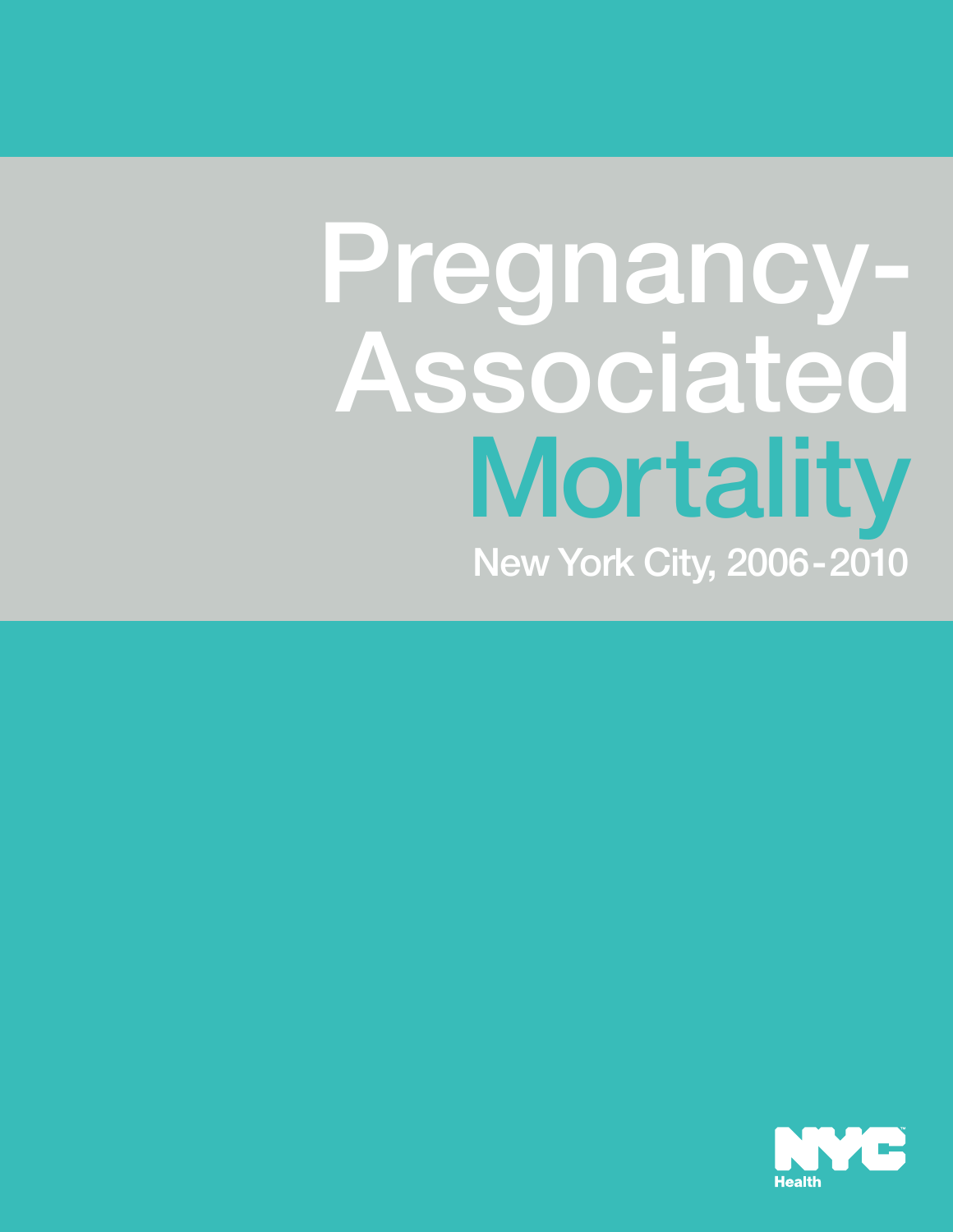**New York City Department of Health and Mental Hygiene Bureau of Maternal, Infant and Reproductive Health**

#### Pregnancy-Associated Mortality Review Project Team

Lorraine C. Boyd, MD, MPH Tamisha Johnson, MD, MPH Aileen Langston, MD, MPH Candace Mulready-Ward, MPH Juan Peña, MD, MPH Wendy C. Wilcox, MD, MPH, FACOG

#### **Acknowledgments**

George L. Askew, MD Deborah Deitcher, MPH Renata Howland, MPH Mary Huynh, PhD Deborah Kaplan, DrPH, MPH, R-PA Hannah Searing, MA, MHS Travis Smith Sang Hee Won, MPH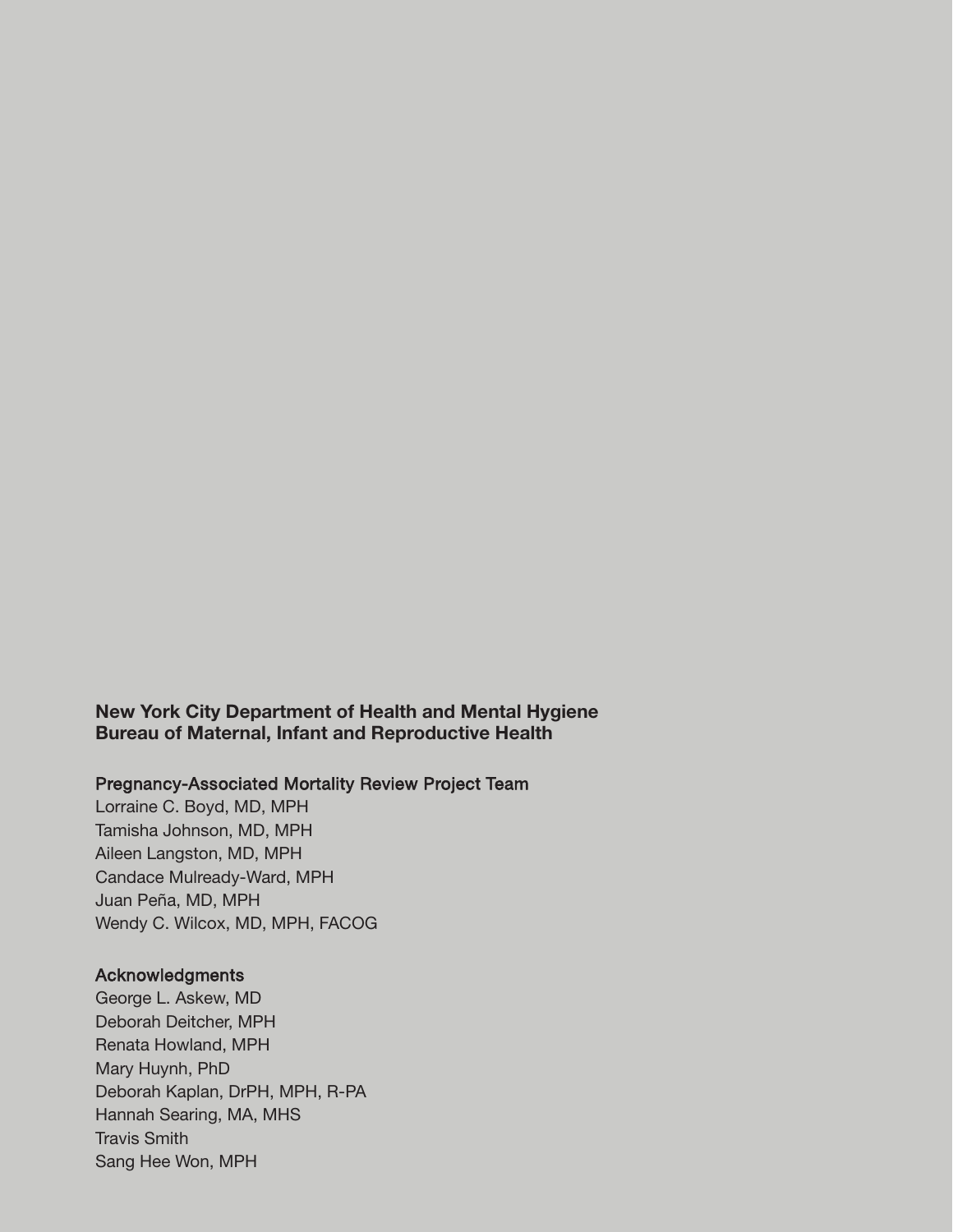### **Table of** Contents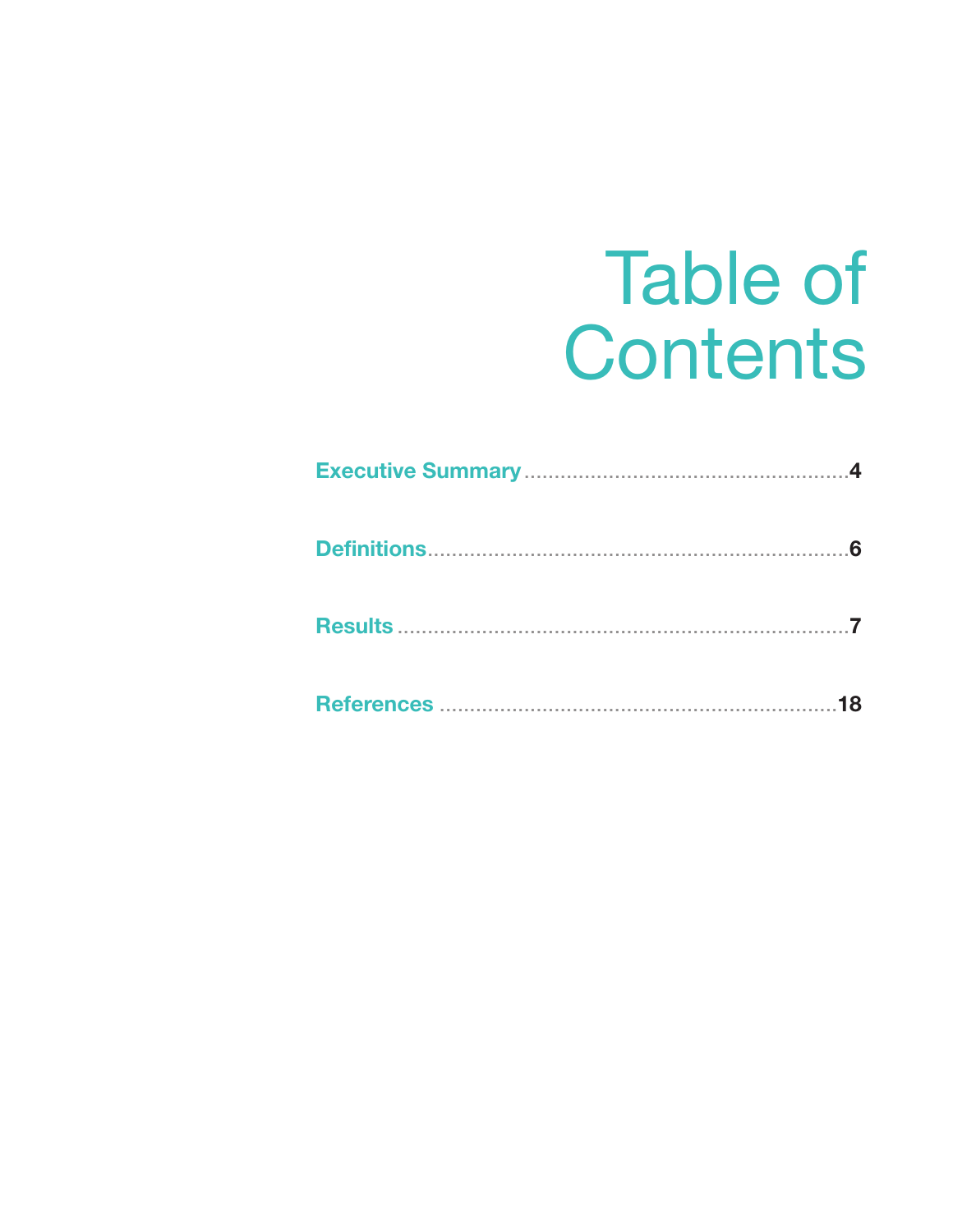## Executive Summary

The dramatic decline in maternal mortality in the United States is one of the great public health successes of the 20<sup>th</sup> century. However, recent national data suggest that maternal mortality is increasing, and Black, non-Hispanic women continue to have an elevated risk of death compared to White, non-Hispanic women. 1

This report provides estimates and examines characteristics and causes of death within one year of pregnancy in New York City. Although we present data on *pregnancy-associated deaths* (deaths during pregnancy or within one year of pregnancy from any cause), the focus of the report is on *pregnancy-related deaths*, a subset of pregnancy-associated deaths that are causally related to pregnancy. For the purpose of this report, we refer to pregnancy-related deaths interchangeably as maternal deaths and maternal mortality. The findings are based on enhanced surveillance of pregnancy-associated deaths that occurred in New York City between 2006 and 2010 conducted by the New York City Department of Health and Mental Hygiene's Bureau of Maternal, Infant and Reproductive Health. Enhanced surveillance involves the use of multiple data sources to identify and review deaths that occur during pregnancy or within one year from the end of pregnancy. This differs from standard surveillance, which relies only on death certificate data to identify and categorize deaths, and reports only on deaths that occur during pregnancy or within 42 days of pregnancy.

Numerous studies have found that enhanced surveillance improves case ascertainment of deaths that are temporally associated with pregnancy, and allows for a more complete understanding of the causes and characteristics of deaths. <sup>2,3</sup> The Health Department's enhanced surveillance protocol was informed by guidelines from the American Congress of Obstetricians and Gynecologists and the Centers for Disease Control and Prevention Maternal Mortality Study Group. <sup>4</sup> From 2006 to 2010, cases were identified using three data sources: death certificates, medical examiner records and hospital discharge data. Information from all three data sources, along with linked birth certificate information and hospital medical records, were reviewed by an obstetrician/ gynecologist, who determined cause of death and whether the death was causally or only temporally related to pregnancy. More information on this methodology is available at: [nyc.gov/html/doh/downloads/pdf/ms/ms-report-online.pdf.](www.nyc.gov/html/doh/downloads/pdf/ms/ms-report-online.pdf) 5

Pregnancy-associated deaths are categorized as either pregnancy-related (causally related to pregnancy) or not pregnancy-related (not causally related). Pregnancy-related mortality ratios are calculated by the following characteristics: maternal age, race/ethnicity, education, nativity and borough of residence. Place of death, interval between the end of pregnancy and death, pregnancy outcome, pregnancy history and cause of death are also reported.

The pregnancy-related mortality ratio (PRMR) is defined as the number of pregnancy-related deaths per 100,000 live births. It is a ratio, rather than a rate, because the denominator contains only live births and not all pregnant women who are at risk of maternal death. Where possible, the Health Department compared the PRMR and characteristics of deaths that occurred from 2006 to 2010 to New York City data for the period from 2001 to 2005 and to U.S. estimates for 2006 to 2010. 1 Because pregnancy-related deaths are relatively rare, for most estimates, data are grouped in two five-year periods. The chi-square test was used to examine differences in the PRMR by select maternal characteristics between 2001 to 2005 and 2006 to 2010. The Cochran-Armitage test was used to examine trends in the PRMR from 2001 to 2010.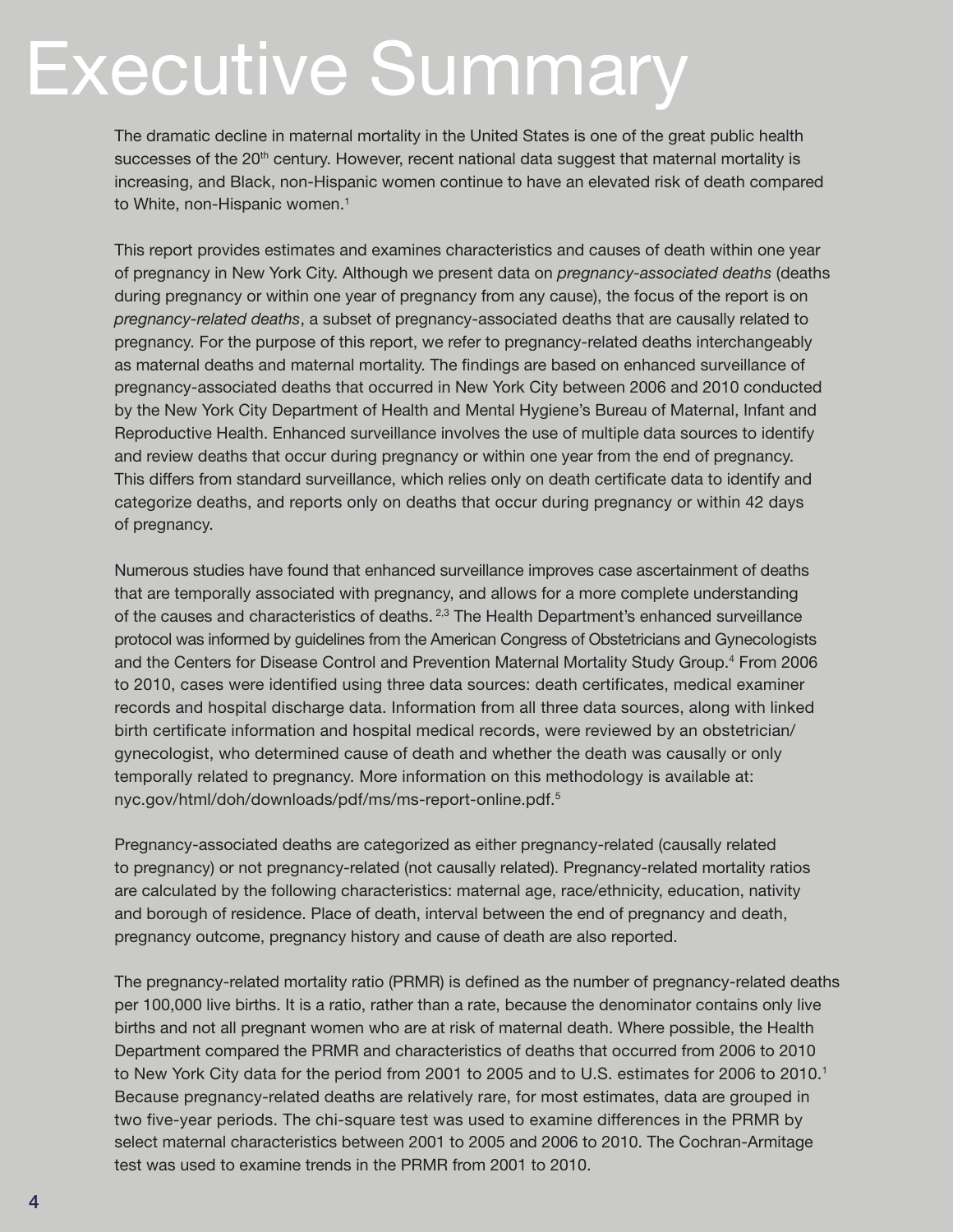Key findings of this report include:

- From 2006 to 2010, there were 252 pregnancy-associated deaths in New York City, of which 139 were pregnancy-related.
- Pregnancy-related mortality decreased in New York City from 2001 to 2010 from 33.9 deaths per 100,000 live births in 2001 to 17.6 deaths per 100,000 live births in 2010. However, there was no significant decrease between 2006 and 2010.
- • Black, non-Hispanic women were 12 times more likely than White, non-Hispanic women to die from pregnancy-related causes between 2006 and 2010. This represents a widening of the pregnancy-related mortality gap since the period from 2001 to 2005, when the mortality risk was seven times greater among Black, non-Hispanic women. The increasing gap was largely driven by a 45% decrease in pregnancy-related mortality among White, non-Hispanic women.
- • Asian/Pacific Islander women were more than four times as likely and Hispanic women were more than three times as likely as White, non-Hispanic women to die from pregnancy-related causes between 2006 and 2010.
- • From 2006 to 2010, the leading cause of pregnancy-related death was hemorrhage, accounting for 27.3% of deaths, followed by embolism (18.7%), pregnancy-induced hypertension (13.7%) and cardiovascular conditions (12.9%).
- From 2006 to 2010, the most common pregnancy outcome among pregnancy-related deaths was live birth (64.7%), followed by ectopic pregnancy (10.8%); in contrast, from 2001 to 2005, 2.5% of all pregnancy-related deaths followed an ectopic pregnancy.

The data in this report speak to the problem of pregnancy-related mortality in New York City and, in particular, its striking impact on Black women. Although the causal relationships for the increased risk of death for Black, non-Hispanic women are not well established, pregnancy-related mortality is associated with obesity, underlying chronic illness and poverty – all conditions that disproportionately affect New York City's Black population. The chronic stress of racism and social inequality also likely contribute to racial disparities in health, such as differences observed in infant mortality, preterm birth and low birth weight,<sup>6,7,8</sup> and may play a role in pregnancy-related mortality, as well. Pregnancy-related mortality also disproportionately impacts Asian/Pacific Islander women and Hispanic women, though not to the same extent as that found among Black women.

The New York City Health Department recognizes that reducing maternal mortality and eliminating the racial/ethnic gap requires attention to a woman's well-being throughout her lifetime, not just during pregnancy. It also requires a particular focus on those communities most impacted – communities with high concentrations of people of color and poverty. Furthermore, it requires an understanding of and willingness to tackle the underlying contributors to maternal mortality, including social inequities and injustices – past and present. Engaging the affected communities in meaningful dialogue is essential for developing a well-considered approach for addressing maternal mortality. While the Health Department is committed to gathering and analyzing the data that help characterize the problem, the agency is equally committed to stimulating and fostering partnerships with stakeholders, clinicians, policymakers and others to combat what has, for decades, been an unrelenting problem.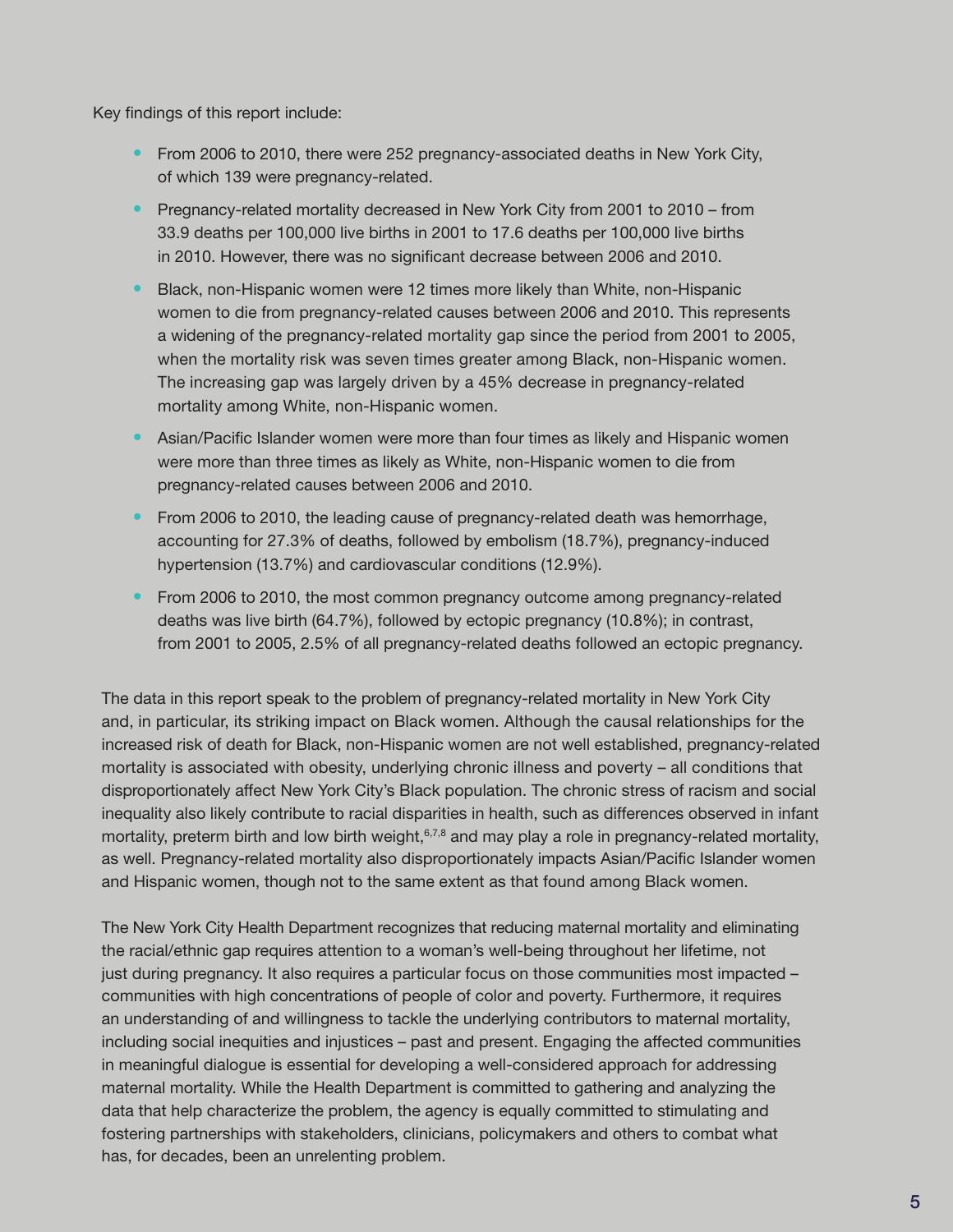## **Definitions**

**Maternal death** (also known as **maternal mortality**) has traditionally been defined as the death of a woman while pregnant or within 42 days of the termination of pregnancy, irrespective of the site or duration of pregnancy, from any cause related to or aggravated by the pregnancy or its management, but not from accidental or incidental causes. This definition is used in reports of maternal deaths based on vital statistics data. However, the term is sometimes used to describe deaths within one year of pregnancy. In this report, maternal death includes deaths within one year of pregnancy that are causally related to pregnancy.

**Pregnancy-associated death** is the death of a woman from any cause while pregnant or within one calendar year of the end of pregnancy. Pregnancy-associated deaths are further categorized based on whether they are causally related to the pregnancy.

**Pregnancy-related death** is defined as the death of a woman while pregnant or within one year of the end of pregnancy from any cause related to or aggravated by the pregnancy or its management. In these cases, the pregnancy and death are causally related. Pregnancy-related deaths are a subset of pregnancy-associated deaths.

**Not pregnancy-related death** is defined as a death that is temporally related to pregnancy (i.e., occurring within one year of pregnancy or at the end of pregnancy) but which is not causally related to the pregnancy. These deaths include those due to accidents and homicides. Not pregnancy-related deaths are a subset of pregnancy-associated deaths.

**Pregnancy-related mortality ratio (PRMR)** is defined as the number of pregnancy-related deaths per 100,000 live births. PRMR is the main indicator in the tables and figures of this report.

**Pregnancy-associated mortality ratio (PAMR)** is defined as the number of pregnancy-associated deaths per 100,000 live births. This ratio is typically higher than the PRMR because it includes both pregnancy-related and not pregnancy-related deaths.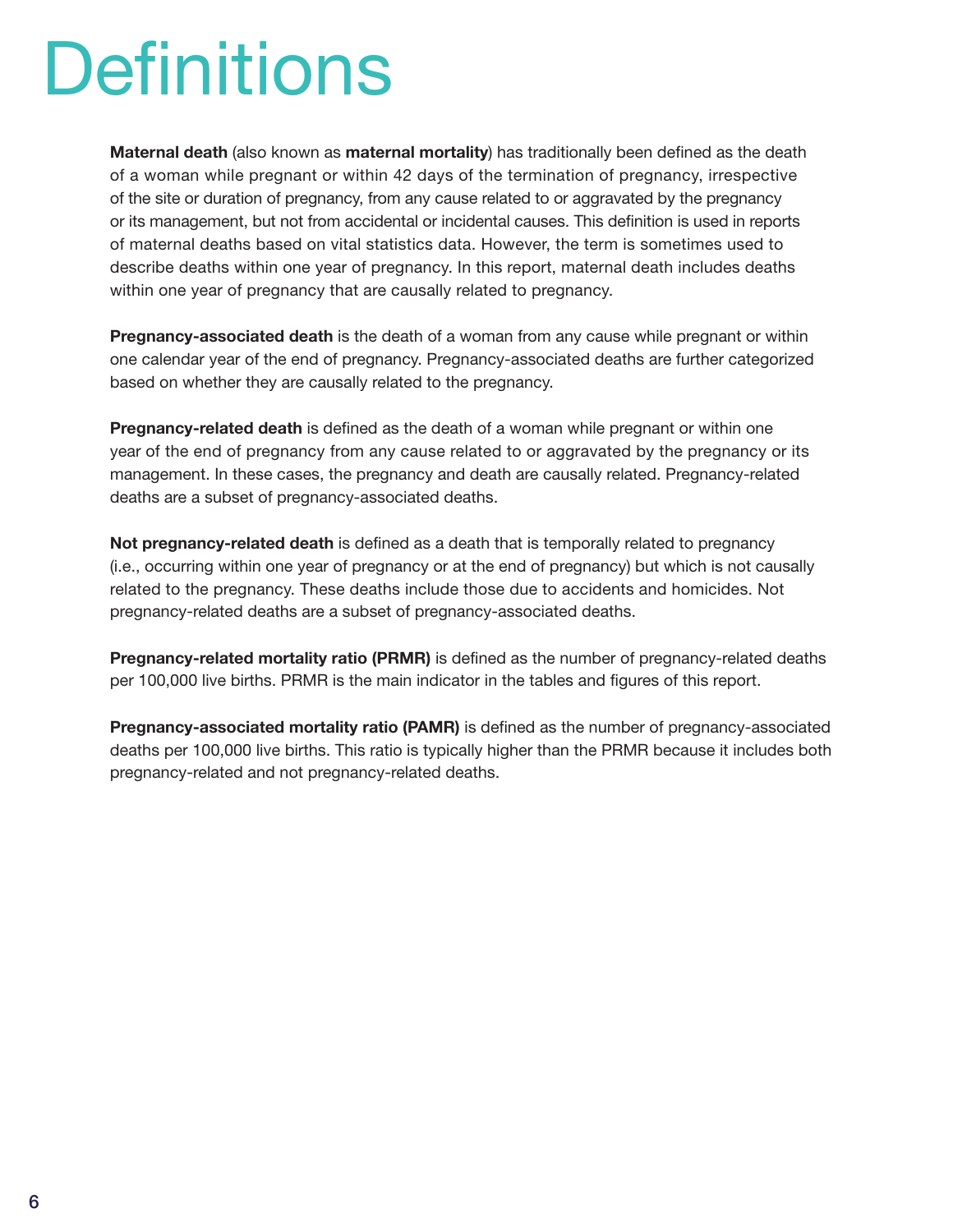## **Results**



• • From 2006 to 2010, there were a total of 252 pregnancy-associated deaths in New York City. Of these, 139 were pregnancy-related, 108 were not pregnancy-related and for five deaths, the relationship between pregnancy and death could not be determined. Figure 2. Pregnancy-Associated and Pregnancy-Related Mortality Ratios, New York City, 2006 to 2006 to 2010 to 2010 to 2010 to 2010 to 2010 to 2010 to 2010 to 2010 to 2010 to 2010 to 2010 to 2010 to 2010 to 2010



- • From 2006 to 2010, the PAMR was 39.8 deaths per 100,000 live births. The ratio ranged from a high of 43.4 in 2009 to a low of 35.3 in 2010.
- • From 2006 to 2010, the PRMR was 21.9 deaths per 100,000 live births. The ratio ranged from a high of 27.9 in 2006 to a low of 17.6 in 2010.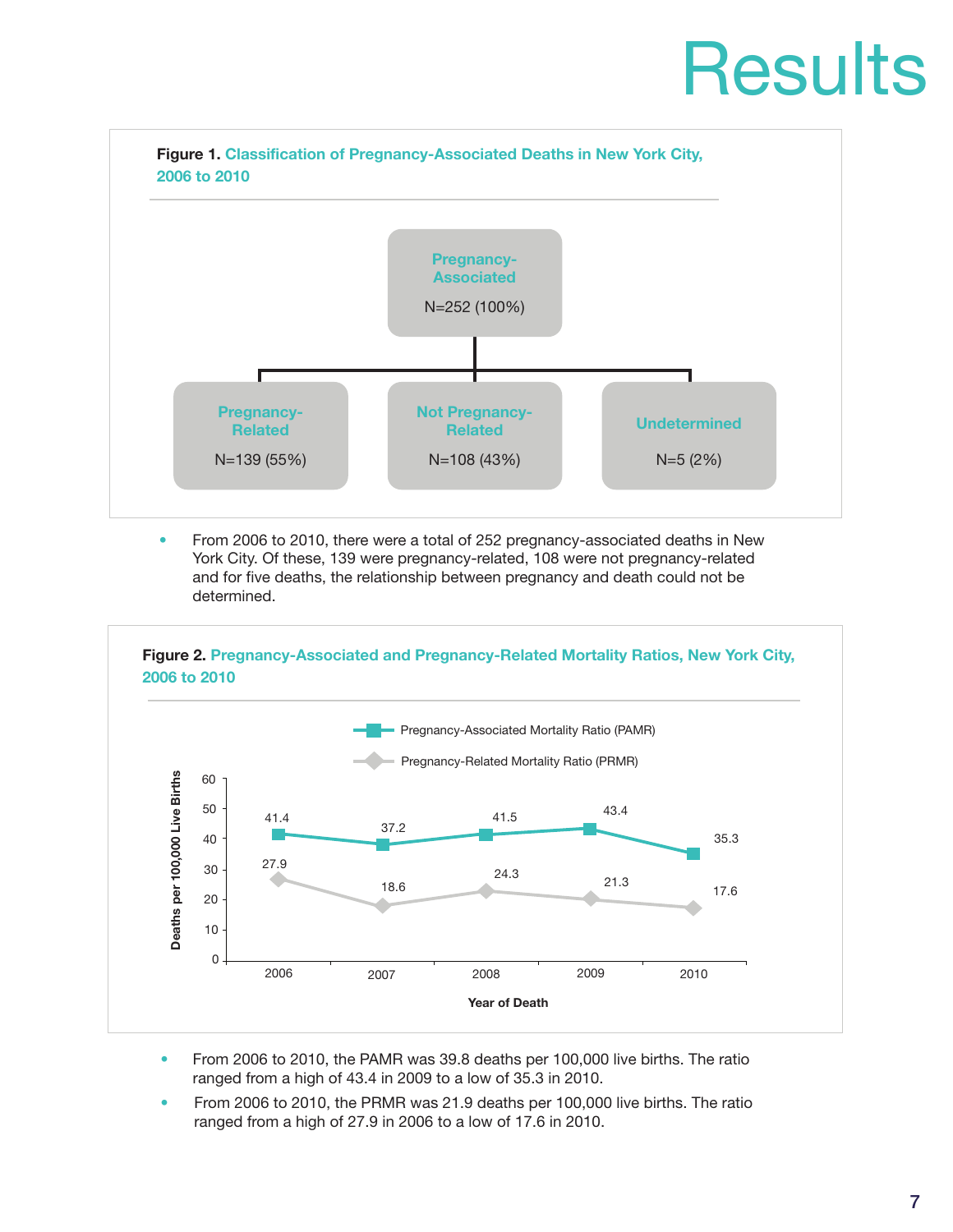

- From 2001 to 2010, the New York City PRMR decreased 48%, from 33.9 to 17.6 deaths per 100,000 live births.
- • The U.S. PRMR increased 13.6% from 2001 to 2010, from 14.7 to 16.7 deaths per 100,000 live births. 1
	- Most deaths occurred in 2009 (17.8 deaths per 100,000 live births), driven largely by the 2009 H1N1 influenza epidemic, which disproportionately affected pregnant women.
- The PRMR was higher in New York City than in the U.S. for every year from 2001<br>to 2010 1 to 2010. 1



#### **Figure 4. Pregnancy-Related Mortality Ratios by Maternal Age, New York City,**

• The PRMR was highest among women aged 40 and older (62.4) and lowest among women aged 20 to 24 (11.9).

There were no significant changes in the PRMR by maternal age group when compared to the PRMR from 2001 to 2005.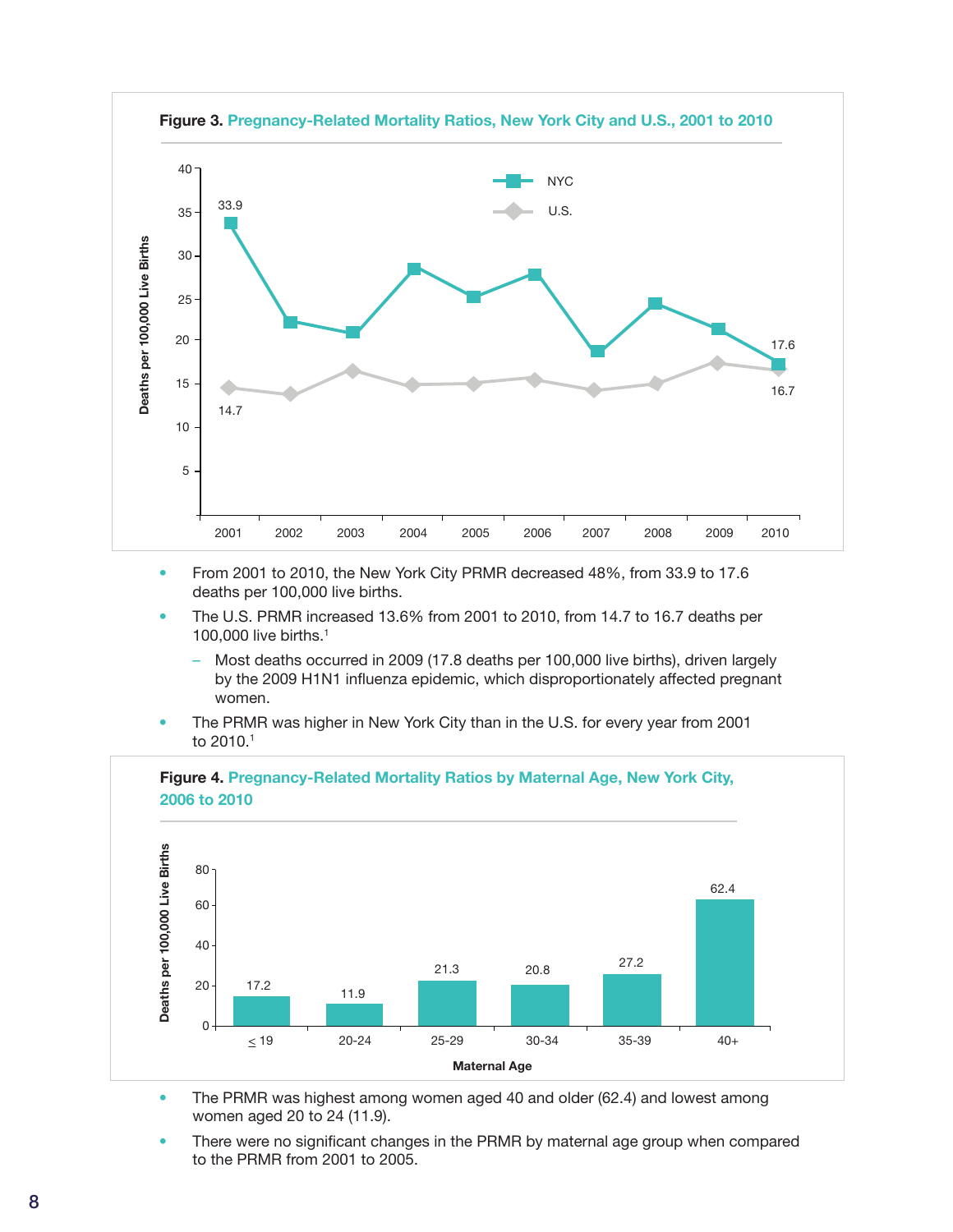

- From 2006 to 2010, Black, non-Hispanic women (56.3) had the highest PRMR, followed by Asian/Pacific Islander women (19.9), Hispanic women (15.9) and White, non-Hispanic women (4.7).
- • From 2006 to 2010, the PRMR for Black, non-Hispanic women was 12 times higher than that of White, non-Hispanic women. This represents a widening of the pregnancy-related mortality gap from 2001 to 2005, when the PRMR among Black, non-Hispanic women was seven times greater. The increasing gap was largely driven by a 45% decrease in the PRMR among White, non-Hispanic women.
- and Hispanic women were more than three times as likely as White, non-Hispanic • • From 2006 to 2010, Asian/Pacific Islander women were more than four times as likely women to die from pregnancy-related causes.



• • Black, non-Hispanic women comprised a disproportionately higher percentage of pregnancy-related deaths (57.2%) compared to live births (22.5%). By contrast, White, non-Hispanic women comprised 30.8% of live births and only 6.5% of pregnancy-related deaths.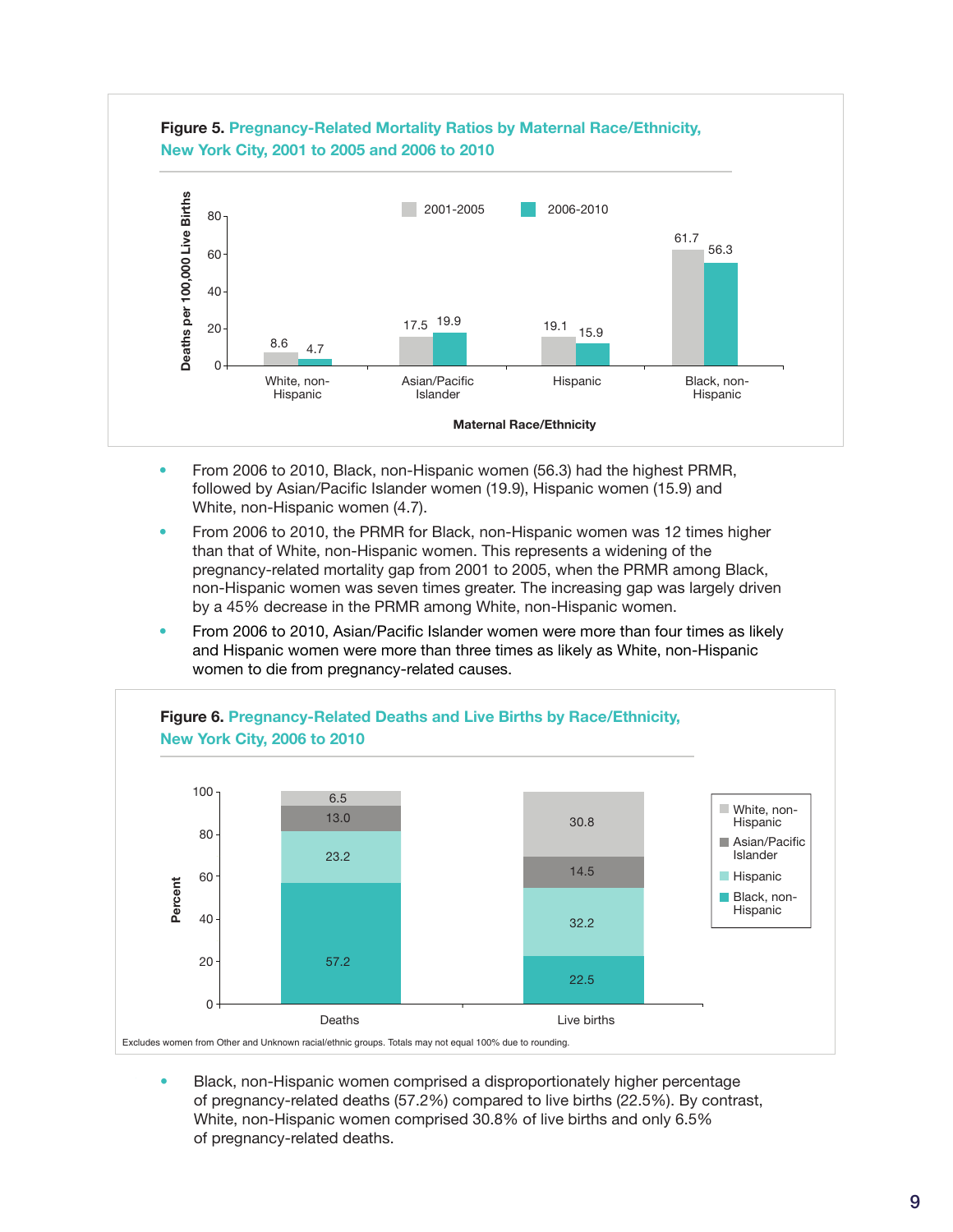

- During 2006 to 2010, the PRMR for the U.S. was highest among Black, non-Hispanic women (38.9), followed by women of Other race/ethnicity (14.2), White, non-Hispanic women (12.0) and Hispanic women (11.7).<sup>1</sup>
- • Based on U.S. data from 2006 to 2010, the PRMR for Black, non-Hispanic women was three times higher than for White, non-Hispanic women. 1
- • White, non-Hispanic women were the only racial/ethnic group where the PRMR was lower in New York City (4.7) compared to the U.S. (12.0).



The PRMR was lowest among women with less than a high school education (11.7), followed by women with at least some college (17.5) and highest among women who had graduated from high school but had no higher education (39.8).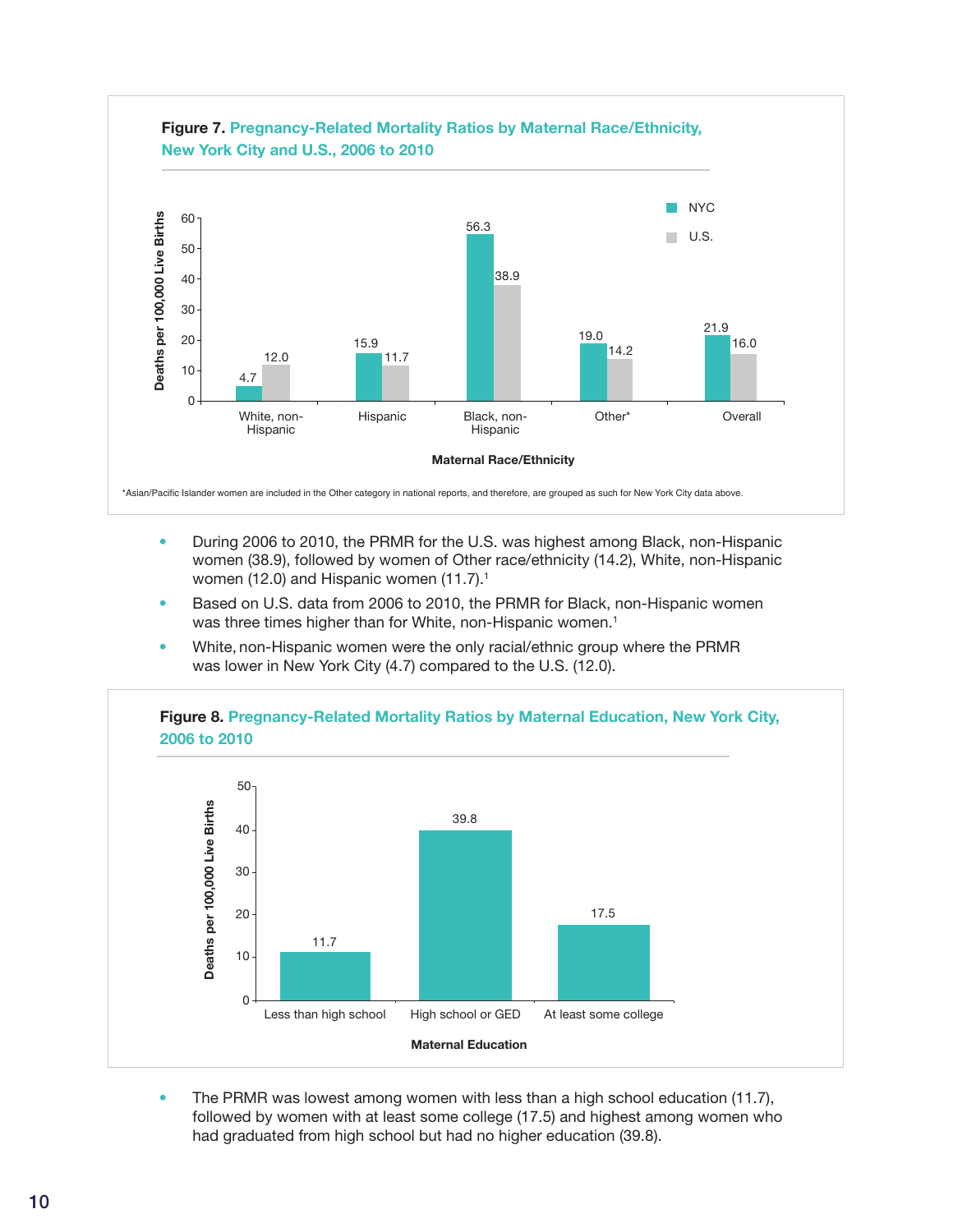

- The Bronx had the highest PRMR (26.0), followed by Brooklyn (25.7), Queens (24.6), Staten Island (17.4) and Manhattan (13.9).
- The borough-specific PRMR remained unchanged compared to 2001 to 2005 data.



- The PRMRs for U.S.-born and foreign-born women were similar at 21.5 and 22.2, respectively.
- There was no difference in the PRMR by nativity status for Hispanic or Black, non-Hispanic women for 2006 to 2010. (Data not shown.)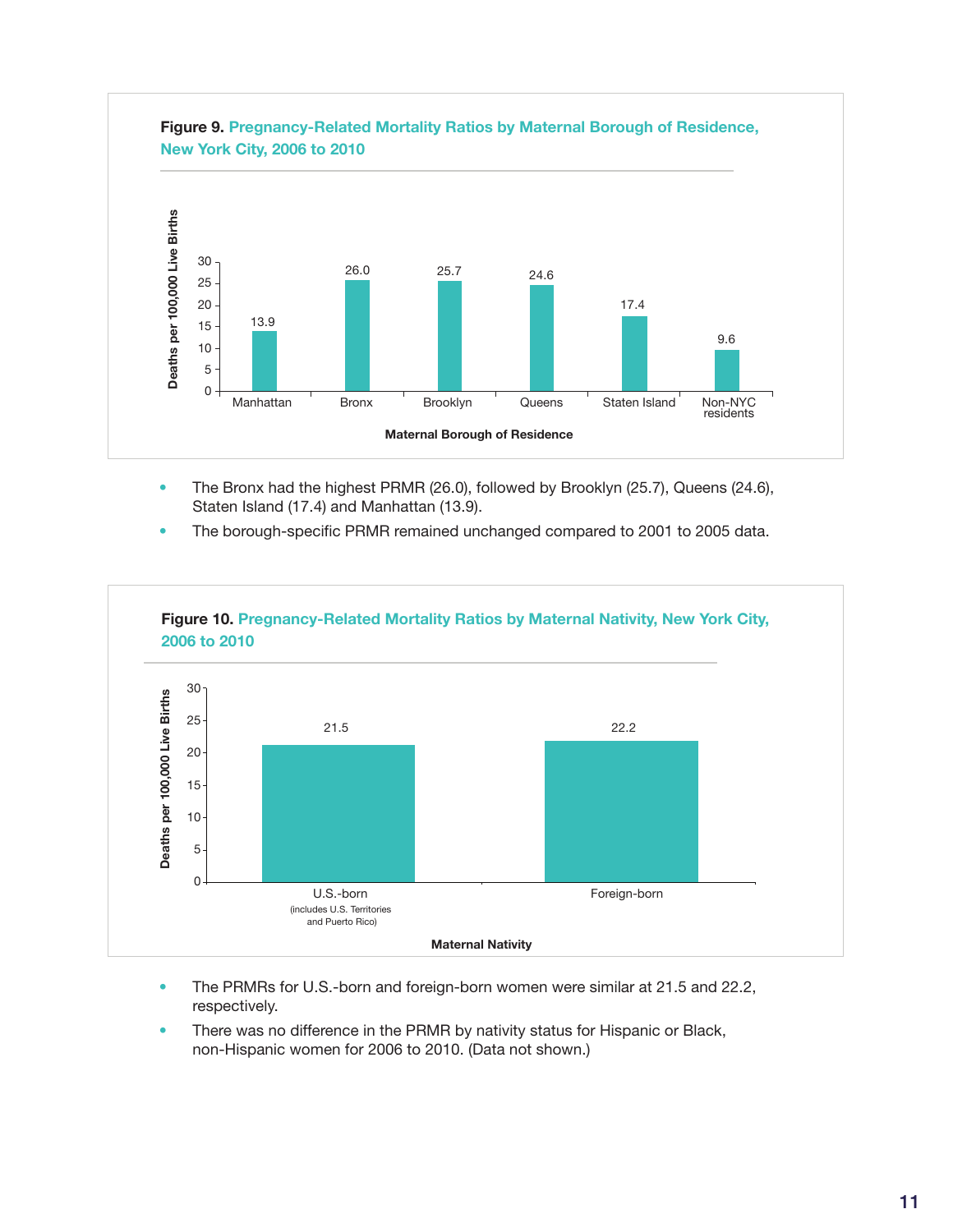

• The majority of pregnancy-related deaths occurred in the hospital (70.5% inpatient and 17.3% in the emergency department), while 9.3% occurred at home.

| <b>York City, 2006 to 2010</b>       |                |                |  |  |
|--------------------------------------|----------------|----------------|--|--|
| <b>Pregnancy Outcome</b>             | <b>Number</b>  | <b>Percent</b> |  |  |
| Live birth                           | 90             | 64.7           |  |  |
| <b>Ectopic pregnancy</b>             | 15             | 10.8           |  |  |
| <b>Undelivered</b>                   | 13             | 9.4            |  |  |
| Stillborn (>20 weeks gestation)      | 11             | 7.9            |  |  |
| Induced termination of pregnancy     | 6              | 4.3            |  |  |
| Spontaneous termination of pregnancy | $\mathfrak{p}$ | 1.4            |  |  |
| Molar/trophoblastic pregnancy        |                | 0.7            |  |  |
| <b>Unknown</b>                       |                | 0.7            |  |  |
| Total                                | 139            | 100.0          |  |  |

- The most common pregnancy outcome among pregnancy-related deaths was a live birth (64.7%).
- Ectopic pregnancies accounted for 10.8% of deaths ( $n=15$ ). This was an increase from 2001 to 2005, when ectopic pregnancies accounted for 2.5% of deaths (n=4).
	- Nationally, only 3.1% of all deaths occurred as a result of an ectopic pregnancy. Of these, roughly half (55%) occurred in Black, non-Hispanic women. Comparatively, Black, non-Hispanic women comprised 80% of ectopic pregnancy deaths in New York City.
	- – Previous research has shown significant racial/ethnic disparities in the ectopic pregnancy mortality ratio; however, it is not clear whether this is the result of increased incidence or a higher case-fatality rate. 9
- • Pregnancy outcomes differed by maternal race/ethnicity. A notably larger proportion of Black, non-Hispanic women (46.8%) died after a pregnancy outcome other than a live birth compared to other racial/ethnic groups. (Data not shown.)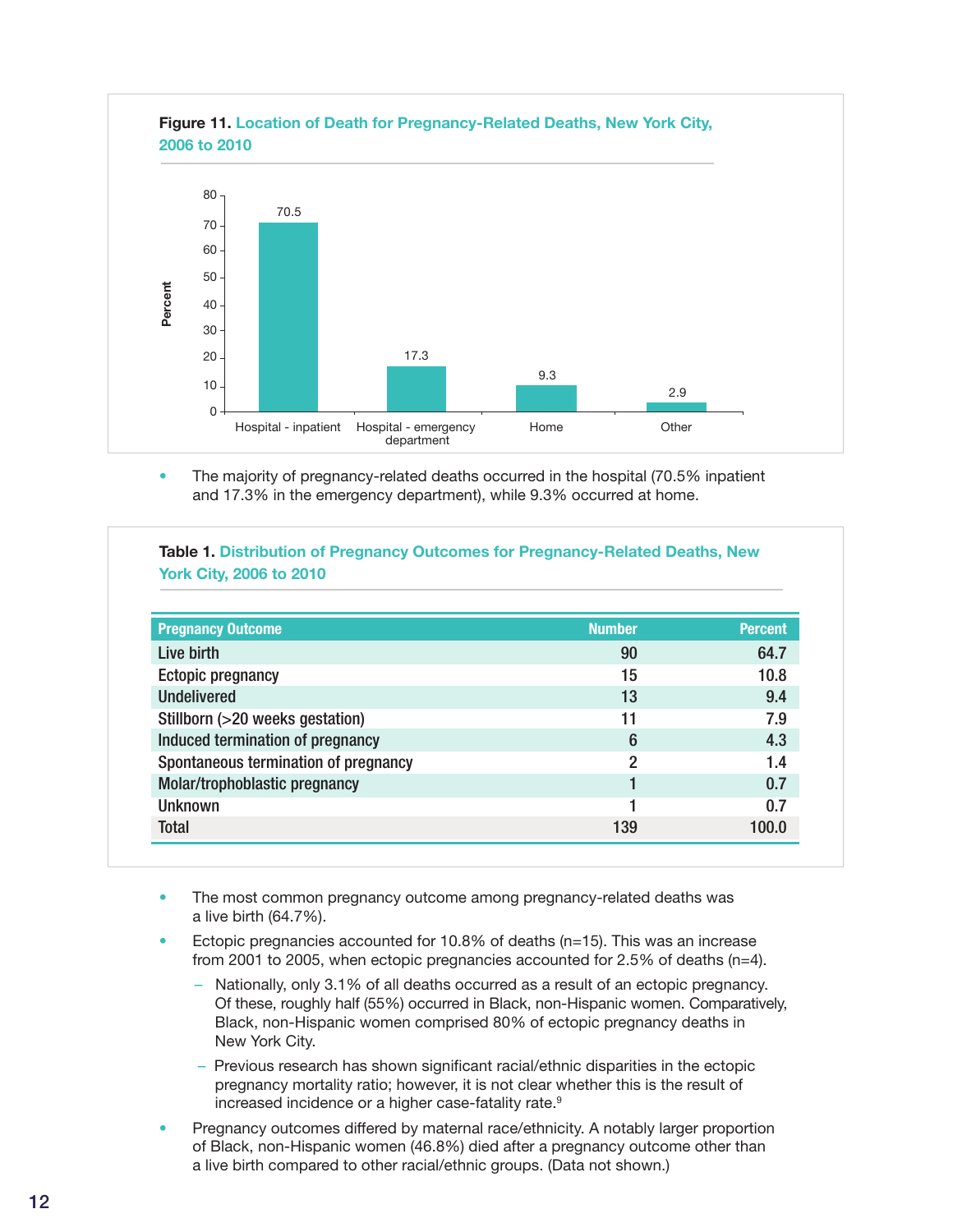#### **Table 2. Cause of Pregnancy-Related Deaths, New York City, 2006 to 2010**

| <b>Cause of Death</b>                 | <b>Number</b> | <b>Percent</b> |
|---------------------------------------|---------------|----------------|
| Hemorrhage                            | 38            | 27.3           |
| <b>Embolism</b>                       | 26            | 18.7           |
| <b>Pregnancy-induced hypertension</b> | 19            | 13.7           |
| <b>Cardiovascular condition</b>       | 18            | 12.9           |
| <b>Infection</b>                      | 10            | 7.2            |
| Cancer                                | 5             | 3.6            |
| <b>Injury</b>                         | 3             | 2.2            |
| Anesthesia complication               | 3             | 2.2            |
| <b>Other</b>                          | 16            | 11.5           |
| <b>Unknown</b>                        |               | 0.7            |
| <b>Total</b>                          | 139           | 100            |

The leading causes of pregnancy-related death during 2006 to 2010 were hemorrhage (27.3%), embolism (18.7%), pregnancy-induced hypertension (13.7%), cardiovascular conditions (12.9%) and infection (7.2%).

- The proportion of pregnancy-related deaths due to hemorrhage increased significantly during 2006 to 2010 compared to 2001 to 2005, when 16.8% of deaths were due to hemorrhage.
	- – Pregnancy-related deaths due to hemorrhage were driven by an increase in ectopic pregnancies.
- • Nationally, the leading causes of pregnancy-related death from 2006 to 2010 were embolism (14.9%), cardiovascular conditions (14.6%), infection (13.6%), cardiomyopathy (11.8%) and hemorrhage (11.4%).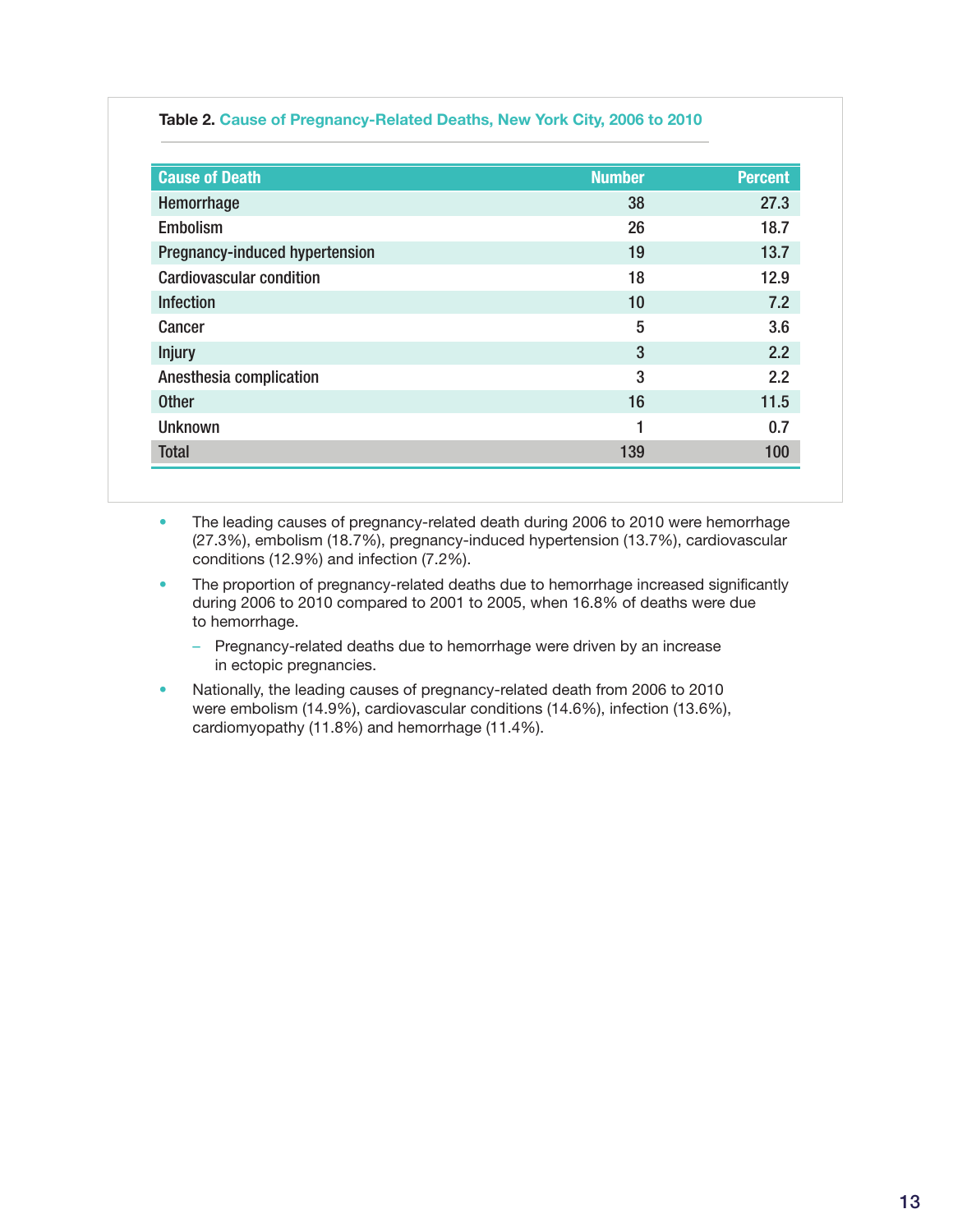#### **Table 3. Cause of Pregnancy-Related Deaths by Race/Ethnicity, New York City, 2006 to 2010**

|                                 |                | White,<br>non-Hispanic |                   | <b>Black,</b><br>non-Hispanic |              | <b>Hispanic</b> | Asian/       | <b>Pacific Islander</b> |
|---------------------------------|----------------|------------------------|-------------------|-------------------------------|--------------|-----------------|--------------|-------------------------|
| <b>Cause of Death</b>           | N              | %                      | N                 | %                             | <b>N</b>     | $\frac{0}{0}$   | <b>N</b>     | %                       |
| Hemorrhage                      |                | 11.1                   | 20                | 25.3                          | 10           | 31.3            | 7            | 38.9                    |
| <b>Embolism</b>                 | 1              | 11.1                   | 16                | 20.3                          | 6            | 18.8            | 3            | 16.7                    |
| Pregnancy-induced               |                |                        |                   |                               |              |                 |              |                         |
| hypertension                    | 2              | 22.2                   | 12                | 15.2                          | 4            | 12.5            |              | 5.6                     |
| <b>Cardiovascular condition</b> | 2 <sup>1</sup> | 22.2                   | $12 \overline{ }$ | 15.2                          | 3            | 9.4             | 1            | 5.6                     |
| Infection                       | $\mathbf{0}$   | 0.0                    | 5                 | 6.3                           | 3            | 9.4             |              | $2$ 11.1                |
| Anesthesia complication         | $\mathbf{0}$   | 0.0                    | 3                 | 3.8                           | $\mathbf{0}$ | 0.0             | $\Omega$     | 0.0                     |
| <b>Injury</b>                   | 1              | 11.1                   | $\Omega$          | 0.0                           | 1            | 3.1             |              | 5.6                     |
| <b>Cancer</b>                   | 1              | 11.1                   | $\overline{2}$    | 2.5                           | 2            | 6.3             | $\mathbf{0}$ | 0.0                     |
| <b>Other</b>                    |                | 11.1                   | 9                 | 11.4                          | 3            | 9.4             | 2            | 11.1                    |
| <b>Unknown</b>                  | $\mathbf{0}$   | 0.0                    | $\mathbf{0}$      | $\Omega$                      | $\mathbf{0}$ | 0.0             | 1            | 5.6                     |

• The leading causes of death for Asian/Pacific Islander, Black, non-Hispanic and Hispanic women were hemorrhage and embolism.

- There was an increase in deaths due to hemorrhage for Black, non-Hispanic women, from 12.9% of deaths during 2001 to 2005 to 25.3% of deaths during 2006 to 2010. This increase was driven by an increase in deaths due to hemorrhage following an ectopic pregnancy.
- In comparison, nationally, traditional causes of pregnancy-related death (e.g., hemorrhage, hypertensive disorders, embolism and anesthesia complications) have declined over time, whereas cardiovascular conditions and infection have increased. (Data not shown.)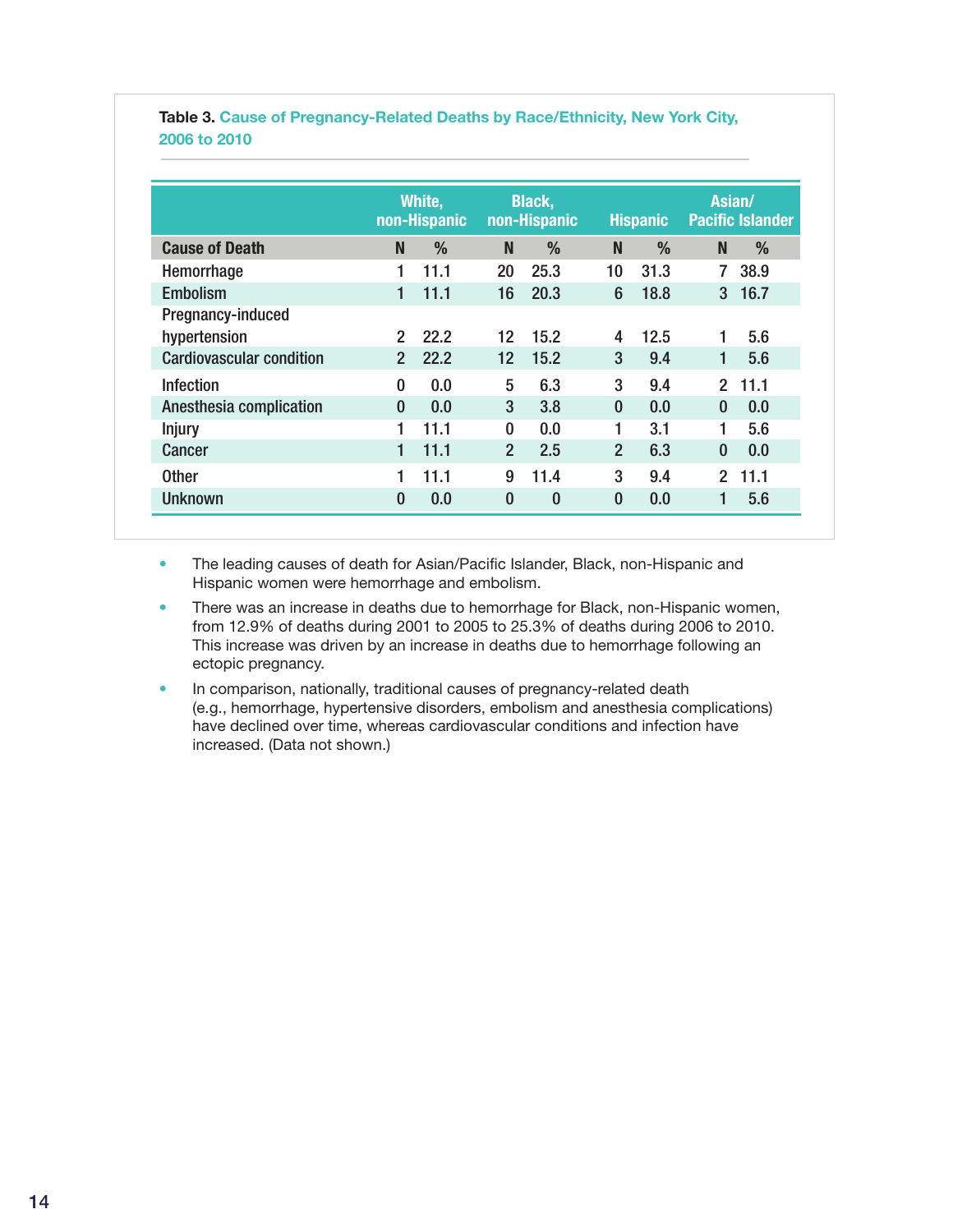

- • The majority (66.2%) of deaths occurred either antepartum or within one week post-pregnancy.
- • One third (33.1%) of pregnancy-related deaths occurred within one day post-pregnancy.



• • Among pregnancy-related deaths with known live birth order, 41.4% had no previous live births, 23.2% had one, 17.2% had two and 18.2% had three or more.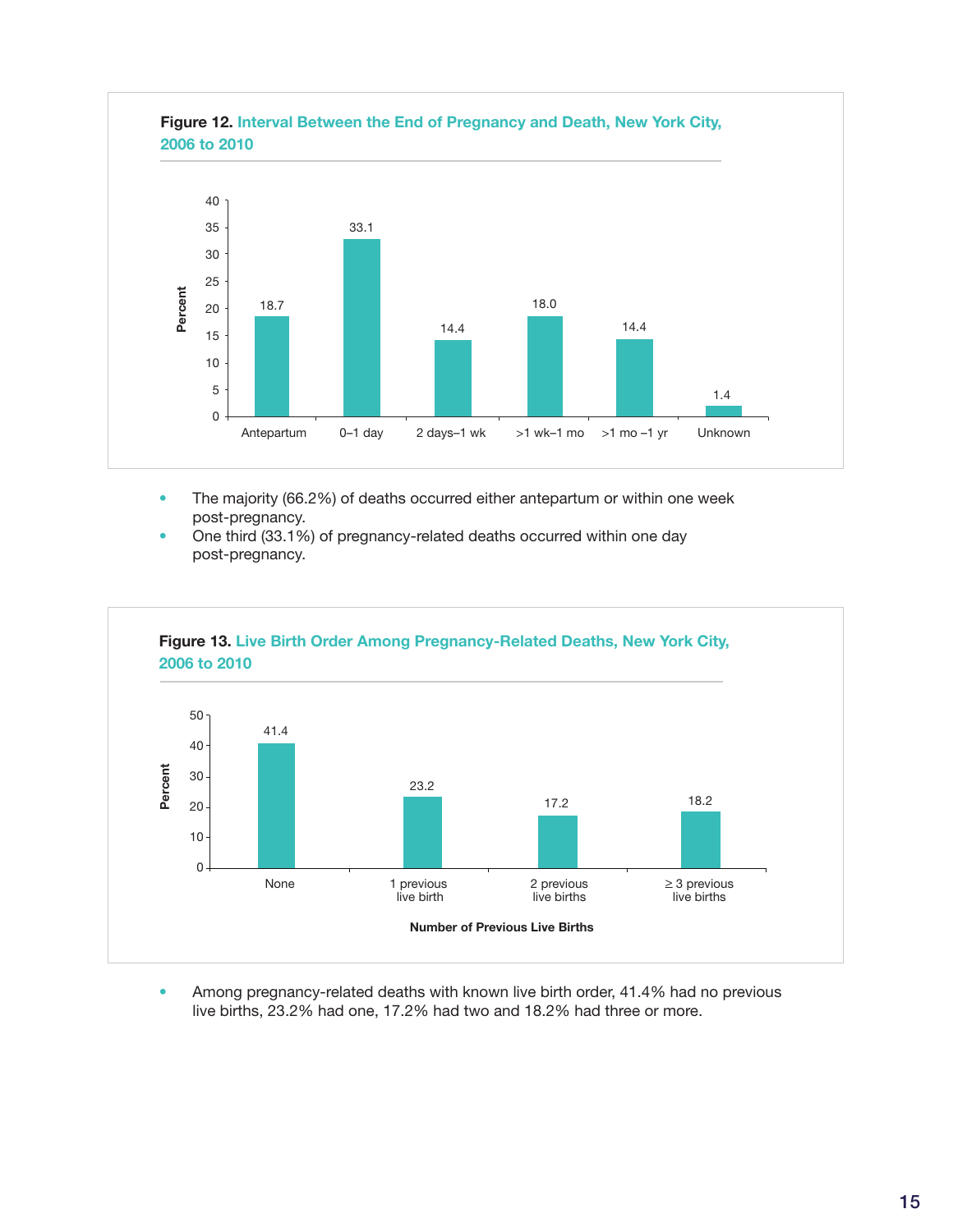|                                 | <b>Percent</b>                       |                |                     |  |
|---------------------------------|--------------------------------------|----------------|---------------------|--|
| <b>Cause of Death</b>           | > 1 Pre-Existing<br><b>Condition</b> | <b>Obesity</b> | <b>Hypertension</b> |  |
| All causes                      | 59.0                                 | 30.2           | 15.8                |  |
| Hemorrhage                      | 50.0                                 | 23.7           | 2.6                 |  |
| <b>Embolism</b>                 | 53.9                                 | 46.2           | 15.4                |  |
| Pregnancy-induced hypertension  | 57.9                                 | 26.3           | 36.8                |  |
| <b>Cardiovascular condition</b> | 94.4                                 | 55.6           | 38.9                |  |
| Infection                       | 50.0                                 | 10.0           | 20.0                |  |

### **Table 4. Pre-Existing Conditions Among Top Five Causes of Pregnancy-Related**

- Among women with a pregnancy-related death, 59.0% had a pre-existing chronic condition. The most common condition was obesity (30.2%), followed by hypertension (15.8%).
- Among the top five causes of pregnancy-related death, women who died of cardiovascular conditions were most likely to have at least one pre-existing condition (94.4%) and to be obese (55.6%).



Among women with a live birth or stillbirth, 61.2% initiated prenatal care within the first trimester.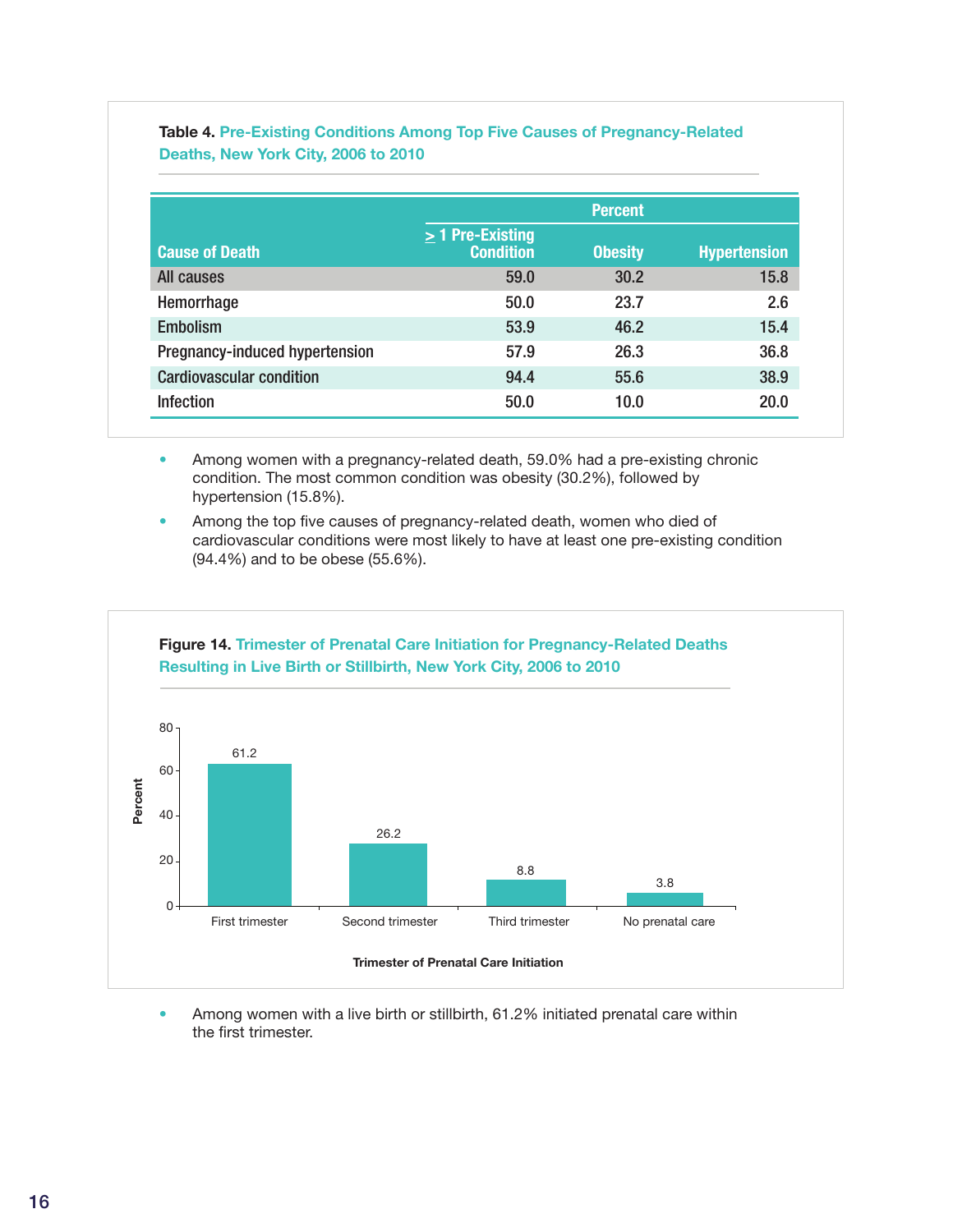| <b>Cause of Death</b>                             | <b>Number</b> | <b>Percent</b> |
|---------------------------------------------------|---------------|----------------|
| <b>Injury</b>                                     | 44            | 40.7           |
| Cancer                                            | 11            | 10.2           |
| <b>Cardiovascular condition</b>                   | 11            | 10.2           |
| <b>Infection</b>                                  | 7             | 6.5            |
| Cerebrovascular accident                          | 7             | 6.5            |
| Neurologic/neurovascular problem                  | 6             | 5.6            |
| Cardiac arrhythmia                                | 4             | 3.7            |
| Hematopoietic problem (e.g., sickle cell disease) | 4             | 3.7            |
| <b>Pulmonary problem</b>                          | 4             | 3.7            |
| Metabolic problem, not pregnancy-related          | 3             | 2.8            |
| Immune deficiency problem                         | 3             | 2.8            |
| <b>Embolism</b>                                   |               | 0.9            |
| Collagen vascular disease                         |               | 0.9            |
| Other condition not specified above               | 1             | 0.9            |
| <b>Unknown</b>                                    |               | 0.9            |
| <b>Total</b>                                      | 108           | 100            |

• Among deaths not pregnancy-related, the most common cause was injury (40.7%).

**Table 6. Types of Injuries Causing Death When Not Pregnancy-Related, New York City, 2006 to 2010** Table 4. Types of Injuries Causing Death When Not Pregnancy-Related, New York City, 2006 to 2010

| <b>Type of Injury</b>  | <b>Number</b>  | <b>Percent</b> |
|------------------------|----------------|----------------|
| Homicide               | 16             | 36.4           |
| <b>Suicide</b>         | 10             | 22.7           |
| Substance abuse        | 8              | 18.2           |
| Motor vehicle accident | 6              | 13.6           |
| <b>Fire</b>            | $\overline{2}$ | 4.5            |
| <b>Other</b>           | $\overline{2}$ | 4.5            |
| <b>Total</b>           | 44             | 100            |

• Among fatal injuries not related to pregnancy, the most common cause was homicide (36.4%), followed by suicide (22.7%) and substance abuse (18.2%).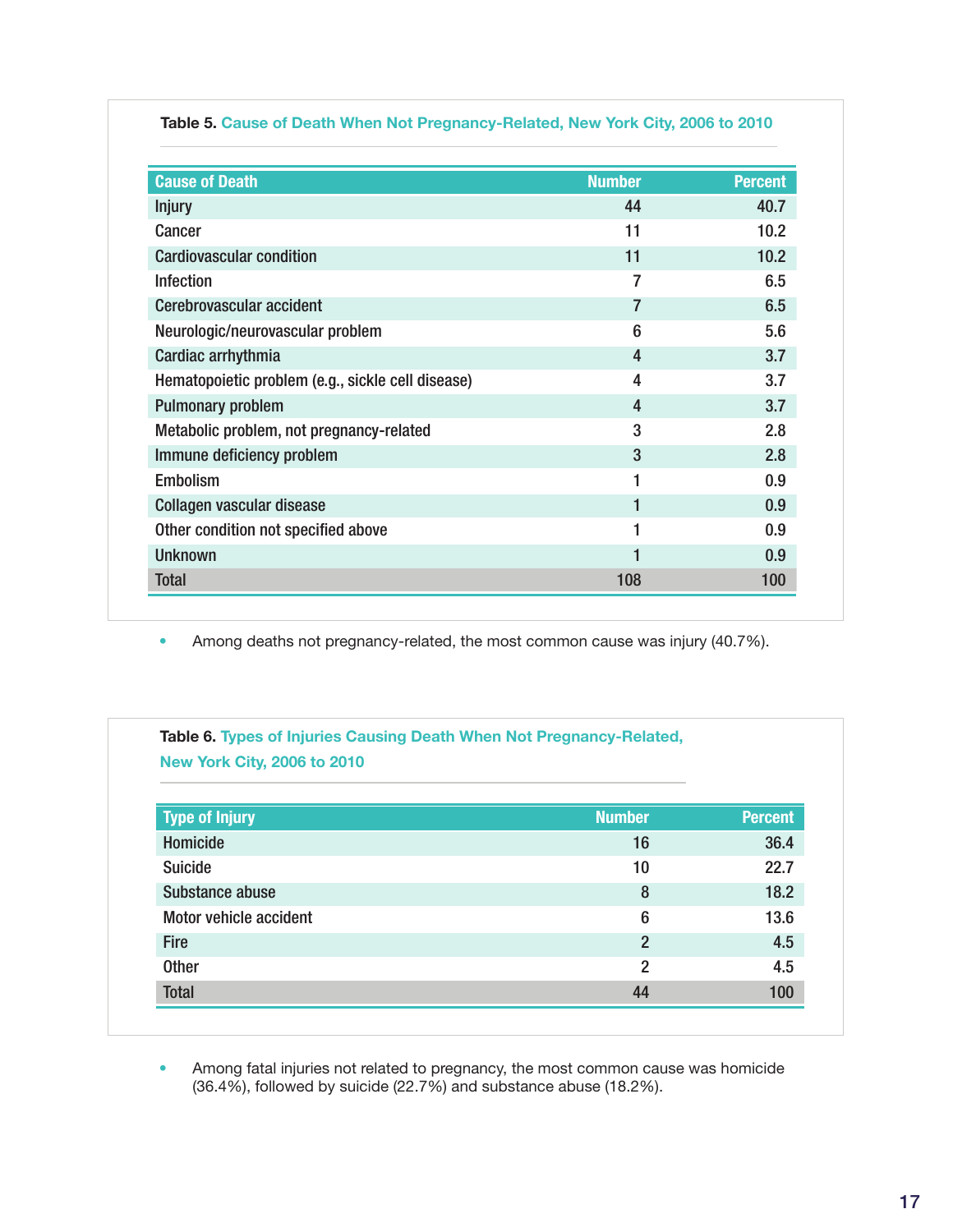### **References**

- 1. Creanga AA, Berg CJ, Syverson C, Seed K, Bruce FC, Callaghan WM. [Pregnancy-related](http://www.ncbi.nlm.nih.gov/pubmed/25560097) mortality in the United States, [2006-2010.](http://www.ncbi.nlm.nih.gov/pubmed/25560097) *Obstet Gynecol.* 2015;125:5-12.
- 2. Pallin DJ, Sundaram V, Laraque F, Berenson L, Schomberg DR. Active surveillance of maternal mortality in New York City. *Am J Public Health.* 2002;92:1319-22.
- 3. Horon IL. Underreporting of maternal deaths on death certificates and the magnitude of the problem of maternal mortality. *Am J Public Health.* 2005;95:478-82.
- 4. Berg C, Danel I, Atrash H, Zane S, Bartlett L (Editors). Strategies to reduce pregnancy-related deaths: from identification and review to action. Atlanta, GA: Centers for Disease Control and Prevention; 2001.
- 5. Pregnancy Associated Mortality, New York City, 2001-2005. New York City Department of Health and Mental Hygiene, Bureau of Maternal, Infant and Reproductive Health.
- 6. Dominguez TP. Race, racism, and racial disparities in adverse birth outcomes. *Clin Obstet Gynecol.* 2008;51:360–70.
- 7. Rosenberg L, Palmer JR, Wise LA, Horton NJ, Corwin MJ. Perceptions of racial discrimination and the risk of preterm birth. *Epidemiology.* 2002;13:646–52.
- 8. Stein CR, Savitz DA, Janevic T, Ananth CV, Kaufman JS, Herring AH, Engel SM. Maternal ethnic ancestry and adverse perinatal outcomes in New York City. *Am J Obstet Gynecol.* 2009;201:584.e1-9.
- 9. Creanga AA, Shapiro-Mendoza CK, Bish CL, Zane S, Berg CJ, Callaghan WM.Trends in ectopic pregnancy mortality in the United States: 1980-2007. *Obstet Gynecol.* 2011;117:837-43. doi: 10.1097/AOG.0b013e3182113c10.